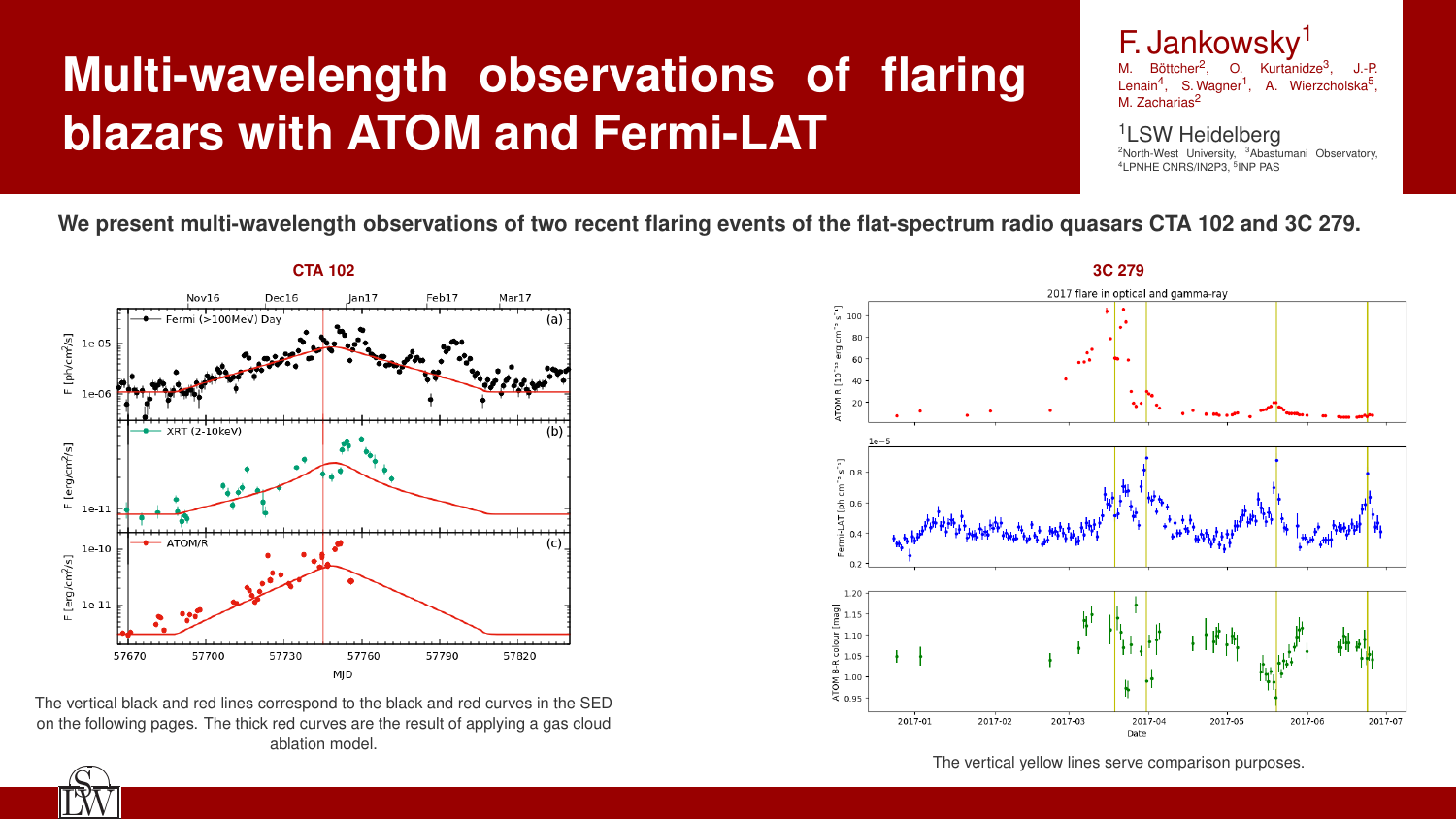## **3C 279**

- redshift: 0.536
- $\blacksquare$  black hole mass:  $10^8 M_{\rm Sun}$
- very variable in optical
- flare seen with Fermi-LAT in June 2015 with only weak optical counterpart
- strong optical outburst in early 2017

![](_page_1_Picture_6.jpeg)

- 75cm optical telescope
- **located at H.E.S.S. site in Namibia**
- observing gamma-ray emitters since 2005
- monitors around 250 AGN
- also used as optical follow-up instrument
- 
- 

2015 flare shows extreme gamma-ray, 2017 extreme optical flux source shows significant intra-night variability during 2017 flare optical flare exhibits reddening over short timescales at its peak

![](_page_1_Figure_22.jpeg)

g

 $\Xi$ 

 $\overline{R}$ 

 $\sim$ 

ច្ចា

![](_page_1_Figure_24.jpeg)

![](_page_1_Picture_19.jpeg)

![](_page_1_Figure_20.jpeg)